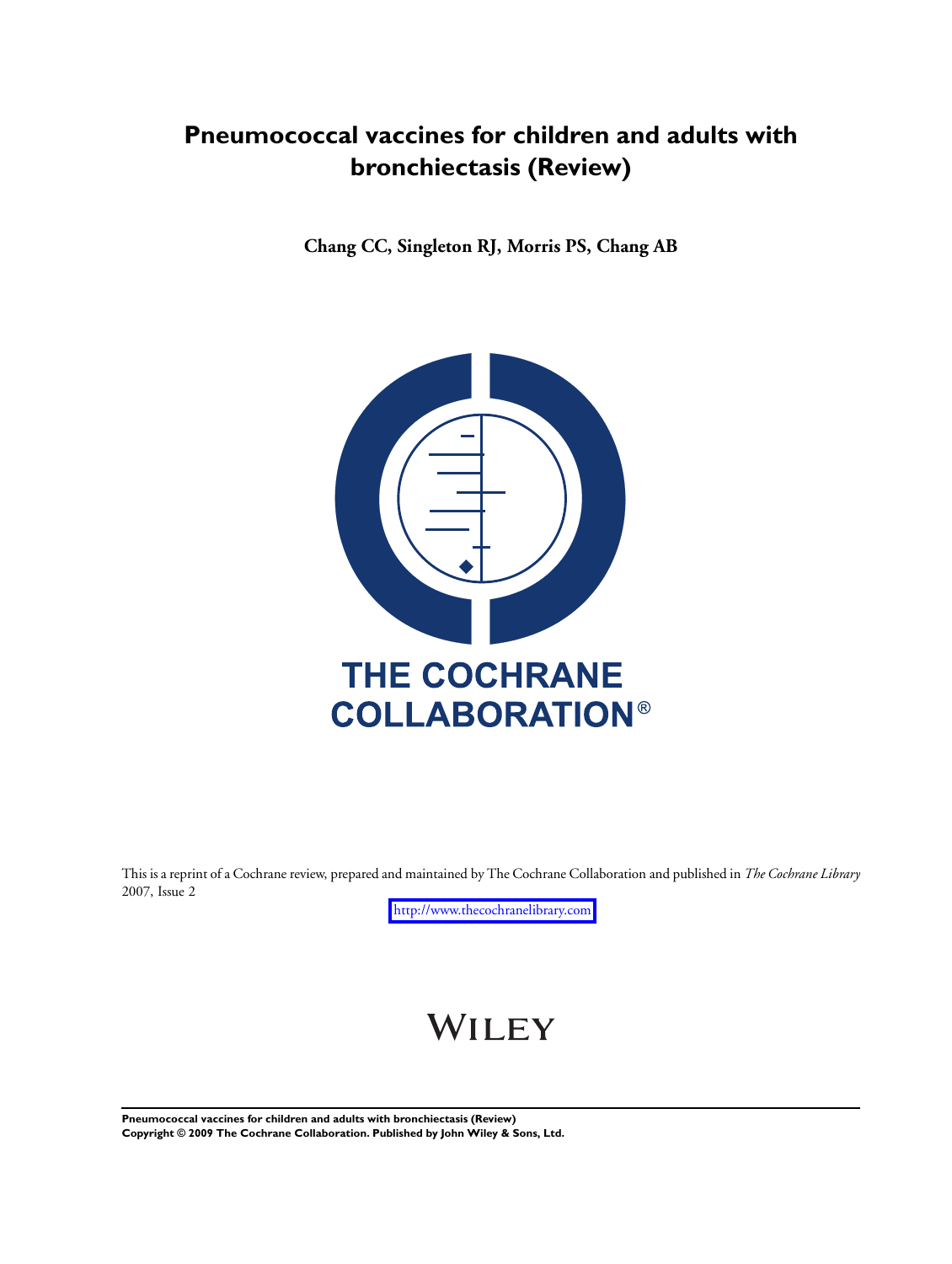## **TABLE OF CONTENTS**

| <b>HEADER</b>                                                                                                                                                                                                                                      |    |
|----------------------------------------------------------------------------------------------------------------------------------------------------------------------------------------------------------------------------------------------------|----|
| ABSTRACT<br>a constitution of the constitution of the constitution of the constitution of the constitution of the constitution                                                                                                                     |    |
|                                                                                                                                                                                                                                                    |    |
| <b>BACKGROUND</b>                                                                                                                                                                                                                                  |    |
| <b>OBIECTIVES</b>                                                                                                                                                                                                                                  |    |
| <b>METHODS</b>                                                                                                                                                                                                                                     |    |
| <b>RESULTS</b>                                                                                                                                                                                                                                     |    |
| <b>DISCUSSION</b><br>and a constitution of the constitution of the constitution of the constitution of the constitution of the constitution of the constitution of the constitution of the constitution of the constitution of the constitution of |    |
| AUTHORS' CONCLUSIONS in the transition of the transition of the state of the state of the state of the state o                                                                                                                                     |    |
|                                                                                                                                                                                                                                                    |    |
| <b>REFERENCES</b><br>a constitution of the constitution of the constitution of the constitution of the constitution of the constitution of the constitution of the constitution of the constitution of the constitution of the constitution of the |    |
|                                                                                                                                                                                                                                                    |    |
|                                                                                                                                                                                                                                                    |    |
|                                                                                                                                                                                                                                                    |    |
|                                                                                                                                                                                                                                                    | 10 |
| <b>HISTORY</b><br>a constitution of the constitution of the constitution of the constitution of the constitution of the constitution of the constitution of the constitution of the constitution of the constitution of the constitution of the    | 10 |
|                                                                                                                                                                                                                                                    | 10 |
|                                                                                                                                                                                                                                                    | 11 |
|                                                                                                                                                                                                                                                    | 11 |
| <b>INDEX TERMS</b>                                                                                                                                                                                                                                 | 11 |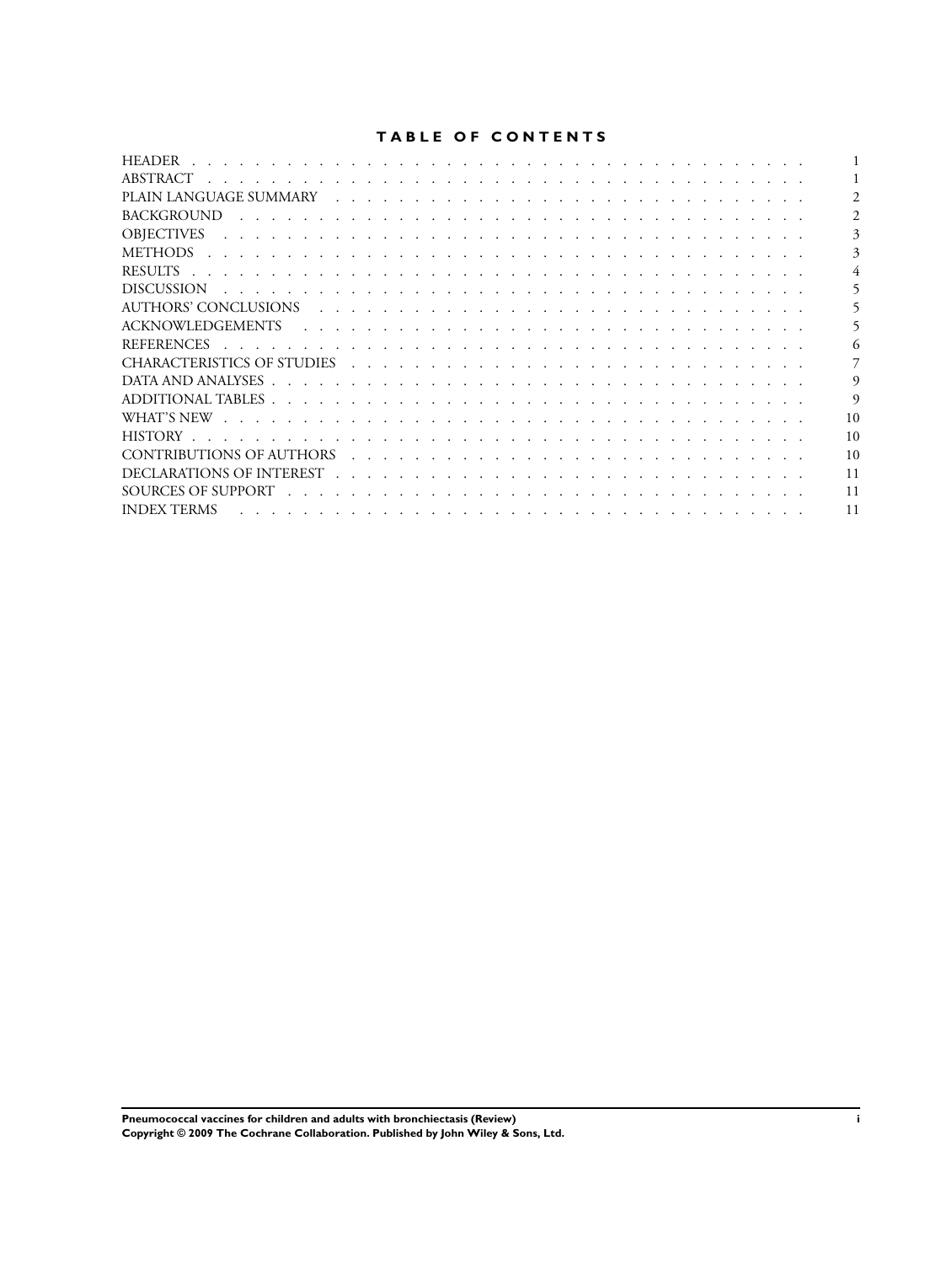**[Intervention Review]**

## **Pneumococcal vaccines for children and adults with bronchiectasis**

Christina C Chang<sup>1</sup>, Rosalyn J Singleton<sup>2</sup>, Peter S Morris<sup>3</sup>, Anne B Chang<sup>4</sup>

<sup>1</sup>Infectious Diseases and Microbiology, Royal Children's Hospital and Royal Women's Hospital, Parkville, Australia. <sup>2</sup>Arctic Investigations Program and Alaska Native Tribal Health Consortium, Centers for Disease Control and Prevention, National Center for Infectious Diseases, Anchorage, Alaska, USA. <sup>3</sup>Ear Health and Education Unit, Menzies School of Health Research, Darwin, Australia. <sup>4</sup>Respiratory Medicine Level 3 Woolworths Bldg, Royal Children's Hospital, Brisbane and Menzies School of Health Research, CDU, Darwin, Brisbane, Australia

Contact address: Christina C Chang, Infectious Diseases and Microbiology, Royal Children's Hospital and Royal Women's Hospital, Flemington Road, Parkville, Victoria, 3052, Australia. [ccchang339@hotmail.com.](mailto:ccchang339@hotmail.com)

**Editorial group:** Cochrane Airways Group. **Publication status and date:** Unchanged, published in Issue 1, 2009. **Review content assessed as up-to-date:** 19 November 2007.

**Citation:** Chang CC, Singleton RJ, Morris PS, Chang AB. Pneumococcal vaccines for children and adults with bronchiectasis. *Cochrane Database of Systematic Reviews* 2007, Issue 2. Art. No.: CD006316. DOI: 10.1002/14651858.CD006316.pub2.

Copyright © 2009 The Cochrane Collaboration. Published by John Wiley & Sons, Ltd.

#### **A B S T R A C T**

#### **Background**

Bronchiectasis is increasingly recognized as a major cause of respiratory morbidity especially in developing countries. Even in affluent countries, bronchiectasis is increasingly seen in some community subsections (e.g. Aboriginal communities) and occurs as a comorbidity and disease modifier in respiratory diseases such as chronic obstructive pulmonary disease (COPD). Respiratory exacerbations in people with bronchiectasis are associated with reduced quality of life, accelerated pulmonary decline, hospitalisation and even death. Conjugate pneumococcal vaccine is part of the routine infant immunisation schedule in many countries. Current recommendations for additional pneumococcal vaccination include children and adults with chronic suppurative disease.

#### **Objectives**

To evaluate the effectiveness of pneumococcal vaccine as routine management in children and adults with bronchiectasis in (a) reducing the severity and frequency of respiratory exacerbations and (b) pulmonary decline.

#### **Search strategy**

The Cochrane Register of Controlled Trials (CENTRAL), the Cochrane Airways Group Specialised Register, MEDLINE and EMBASE databases were searched by the Cochrane Airways Group. Pharmaceutical manufacturers of pneumococcal vaccines were also contacted. The latest searches were performed in November 2007.

#### **Selection criteria**

All randomised controlled trials that utilised pneumococcal vaccine on children and adults with bronchiectasis. All types of pneumococcal vaccines were included.

#### **Data collection and analysis**

Results of searches were reviewed against pre-determined criteria for inclusion. No eligible trials were identified and thus no data was available for analysis. One small non-randomised controlled trial in children was reported.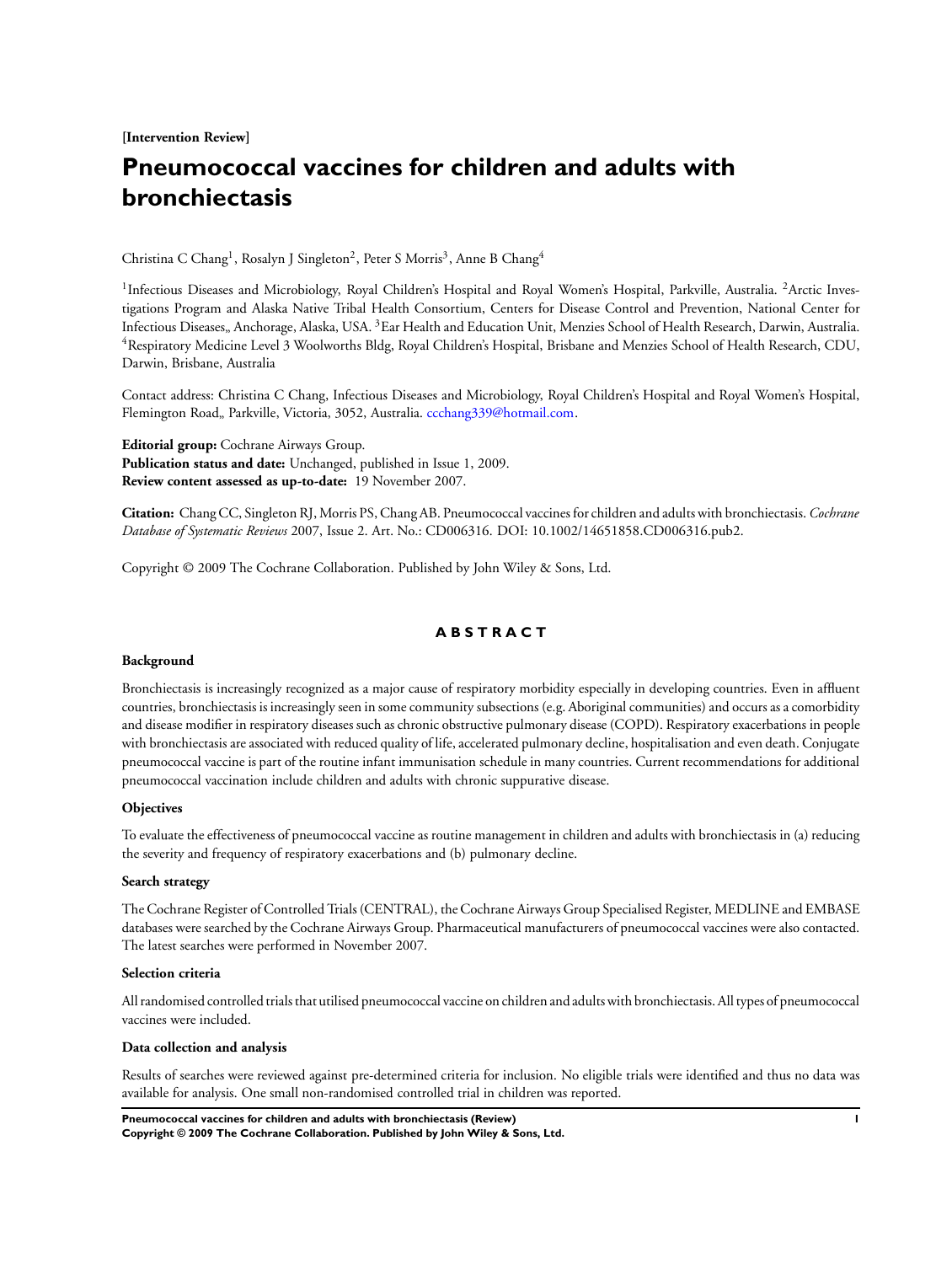#### **Main results**

No randomised controlled trials pertaining effectiveness of pneumococcal vaccine as routine management in children and adults with bronchiectasis were found. A benefit in elimination of Strep. pneumoniae in the sputum was found in a non-randomised trial in children but no clinical effect was described.

#### **Authors' conclusions**

At present, there is a lack of reliable evidence to support or refute the routine use of pneumococcal vaccine as routine management in children and adults with bronchiectasis. Randomised controlled trials examining the efficacy of this intervention using various vaccine types in different age groups are needed. Until further evidence is available, it is recommended that health providers adhere to national guidelines.

#### **P L A I N L A N G U A G E S U M M A R Y**

#### **Pneumococcal vaccines for children and adults with bronchiectasis**

In many countries vaccination for the protection against infection of the bacteria pneumococcus, is part of the immunisation schedule for infants as well as, for people with bronchiectasis. In this review, our search for randomised control trials that examined the effectiveness of pneumococcal vaccines for people with bronchiectasis revealed no relevant studies. We thus cannot draw any conclusions for, or against, the routine pneumococcal vaccinations in people with bronchiectasis. However, we would recommend that national guidelines be followed until further evidence is available.

#### **B A C K G R O U N D**

Bronchiectasis, previously termed an 'orphan's disease' is increasingly recognized as a major cause of respiratory morbidity especially in developing countries ([Karadag 2005](#page-7-0)) and in pockets of affluent countries [\(Edwards 2003,](#page-7-0) [Singleton 2000\)](#page-7-0). Of diverse aetiology, bronchiectasis is often a result of repeated respiratory infections or may be due to rare immune deficiencies. Increasingly recognised as a common final pathway for a variety of diseases, it is seen to complicate both common and uncommon respiratory illnesses such as COPD, bronchiolitis obliterans and sarcoidosis [\(Patel 2004,](#page-7-0) [Chang 1998](#page-7-0), [Lewis 2002\)](#page-7-0) and also secondary pulmonary illnesses such as autoimmune diseases. Its coexistence increases the morbidity and mortality of the underlying disease [\(Patel 2004](#page-7-0), [Lewis 2002,](#page-7-0) [Keistinen 1997\)](#page-7-0). For instance, bronchiectasis is reported to occur in 29-50% of COPD [\(Patel](#page-7-0) [2004](#page-7-0), [O'Brien 2000](#page-7-0)) and when present, increases the severity and frequency of respiratory exacerbations ([Patel 2004,](#page-7-0) [Gursel 2006](#page-7-0)). Thus, management of the symptoms and prevention of progression of bronchiectasis is important.

The dominant symptoms and signs of bronchiectasis are a productive or wet cough, dyspnoea on exertion and presence of other respiratory signs (clubbing, chest wall deformity, respiratory noises such as wheeze or crepitations on auscultation). In the long term,

pulmonary decline may occur [\(Keistinen 1997](#page-7-0),[Twiss 2006](#page-7-0)). Children and adults with bronchiectasis suffer from recurrent acute exacerbations, some necessitating inpatient care. Effective management regimes for bronchiectasis should improve quality of life, reduce the frequency and severity of respiratory exacerbations and rate of pulmonary decline. Cole's 'vicious circle hypothesis' suggests microbial colonization or infection as a key factor in its pathophysiology as this often leads to bronchial obstruction and a normal or exaggerated inflammatory response ([Cole 1986\)](#page-7-0). Treatment modalities that prevent or limit respiratory infections should thus, prevent or reduce respiratory decline. Respiratory infection alone increases morbidity and reduces the quality of life in those with bronchiectasis [\(Martinez-Garcia 2005](#page-7-0)). Pneumococcal respiratory infections is a common respiratory pathogen in acute [\(Lucero](#page-7-0) [2004](#page-7-0)) and chronic respiratory diseases ([Devitt 1977](#page-7-0)). Prevention of pneumococcal infections through the use of pneumococcal vaccine should in turn, be a useful routine management modality for children and adults with bronchiectasis. Indeed 5-yearly pneumococcal vaccination is recommended for patients with bronchiectasis [\(Chang 2002\)](#page-7-0).

Pneumococcal vaccines are available in two major types; the older pneumococcal polysaccharide vaccine and the more recent pneumococcal conjugate vaccine. The 23-valent polysaccharide vac-

**Pneumococcal vaccines for children and adults with bronchiectasis (Review) 2 Copyright © 2009 The Cochrane Collaboration. Published by John Wiley & Sons, Ltd.**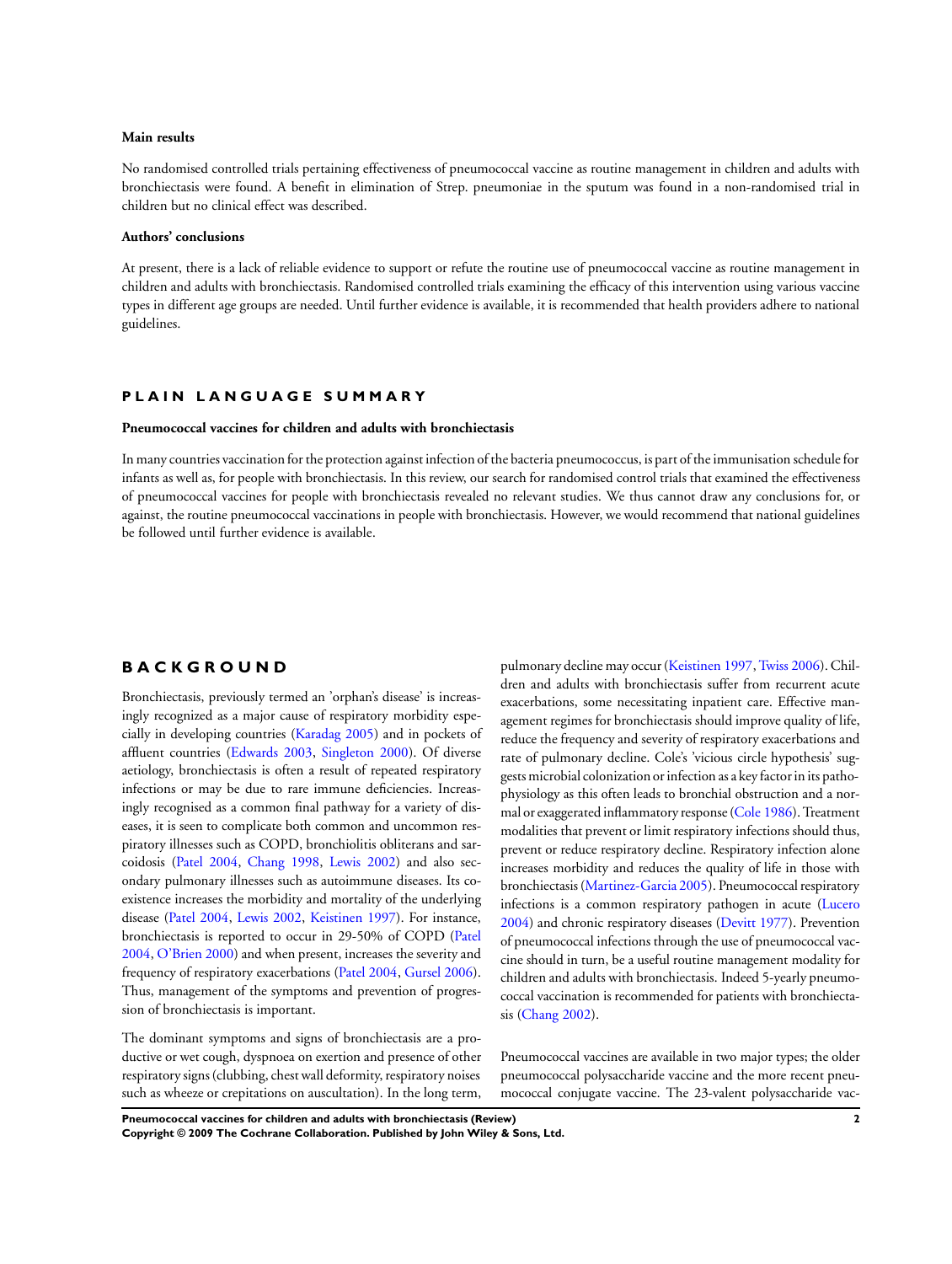cine (PPV23) contains polysaccharide antigen from 23 serotypes and vaccine efficacy against invasive disease is estimated at 38- 53% ([Conaty 2004](#page-7-0)). Although clinical trials in younger adults have generally shown efficacy against pneumococcal pneumonia and, or bacteraemia, the trial evidence in the elderly is less robust [\(Honkanen 1999\)](#page-7-0). Effectiveness in case-control studies generally range from 56-81% except Forrester et al who demonstrated no effectiveness [\(Forrester 1987](#page-7-0)). The PPV23 vaccine is relatively ineffective in young children aged under 2 years ([Lee 2003](#page-7-0)). The heptavalent pneumococcal conjugated vaccine (PCV7) is directed against seven serotypes and recommended for use in children less than 5 years of age [\(McEllistrem 2005\)](#page-7-0). Universal childhood vaccination in the United States has resulted in 70% decrease in invasive pneumococcal disease (IPD) in children <2 years and indirectly, contributed to prevention of adult IPD [\(Lexau 2005\)](#page-7-0). The possibility of replacement serotype disease mandates continued data surveillance ([McEllistrem 2005\)](#page-7-0). Vaccines also incur cost and can result in adverse reactions, mostly occurring as local pain and swelling ([Walker 2005](#page-7-0), [Jackson 2006\)](#page-7-0). A review on the efficacy of pneumococcal vaccines for bronchiectasis will help guide clinical practice.

Efficacy of pneumococcal vaccines for other chronic respiratory diseases ([Sheikh 2002](#page-7-0), [Granger 2006](#page-7-0)) and otitis media [\(Straetemans 2004](#page-7-0)) are covered in other Cochrane reviews. This systematic review will evaluate the evidence of efficacy of pneumococcal vaccination in children and adults with bronchiectasis.

## **O B J E C T I V E S**

To evaluate the effectiveness of pneumococcal vaccine as routine management in children and adults with bronchiectasis in (a) reducing the severity and frequency of respiratory exacerbations and (b) pulmonary decline.

#### **M E T H O D S**

#### **Criteria for considering studies for this review**

#### **Types of studies**

All randomised controlled trials using pneumococcal vaccine in patients with bronchiectasis.

#### **Types of participants**

Adults or children with bronchiectasis (defined clinically or radiologically).

Exclusion criteria: Participants with other diseases where bronchiectasis is not present.

#### **Types of interventions**

All randomised controlled trials that utilised pneumococcal vaccine on children and adults with bronchiectasis. All types of pneumococcal vaccines were included.

#### **Types of outcome measures**

Attempts were made to obtain data on at least one of the following outcome measures:

(A) for short term effectiveness (12 months or less)

a) proportions of participants who had respiratory exacerbations

b) proportions of participants who were hospitalised,

c) total numbers of days with respiratory symptoms

d) total number of hospitalised days

e) mean difference in bronchiectasis severity control (QOL, cough diary, Likert scale, visual analogue scale, level of interference of cough, cough diary, etc),

f) proportions experiencing adverse effects of the intervention, (e.g. local reaction, exacerbation immediately post vaccination, systemic effects (myalgia, fever, fatigue), etc)

Outcomes (a) to (e) will be examined globally as well as also specifically to proven pneumococcal infections (from airway specimens or rising titres)

(B) for medium to long term outcomes (more than 1 year)

g) radiology scores (high resolution computed tomography scans or chest radiograph)

h) lung function

i) bronchiectasis severity control (QOL, cough diary, Likert scale, visual analogue scale, level of interference of cough, cough diary,  $etc$ )

j) relevant airway markers of inflammation.

k) other non-respiratory outcomes (otitis media, bacteraemia, meningitis, etc) caused by pneumococcus.

#### **Search methods for identification of studies**

The following topic search strategy was used to identify relevant randomised controlled trials from electronic databases:

("bronchiectasis" OR "suppurative lung disease") AND ((vaccin\* OR immunis\*) AND (pneum\*)) (all as textword or index terms). For the full strategies see [Table 1](#page-10-0)

Trials were identified from the following sources:

1. The Cochrane Airways Group Specialised Trials Register

2. The Cochrane Central Register of Controlled Trials (CEN-TRAL)

3. MEDLINE (1966 to Nov 2007). Topic search strategy combined with the RCT search filter as outlined in the Airways Group module.

4. OLDMEDLINE (1950 to 1965). Topic search strategy combined with the RCT search filter as outlined in the Airways Group module.

**Pneumococcal vaccines for children and adults with bronchiectasis (Review) 3**

**Copyright © 2009 The Cochrane Collaboration. Published by John Wiley & Sons, Ltd.**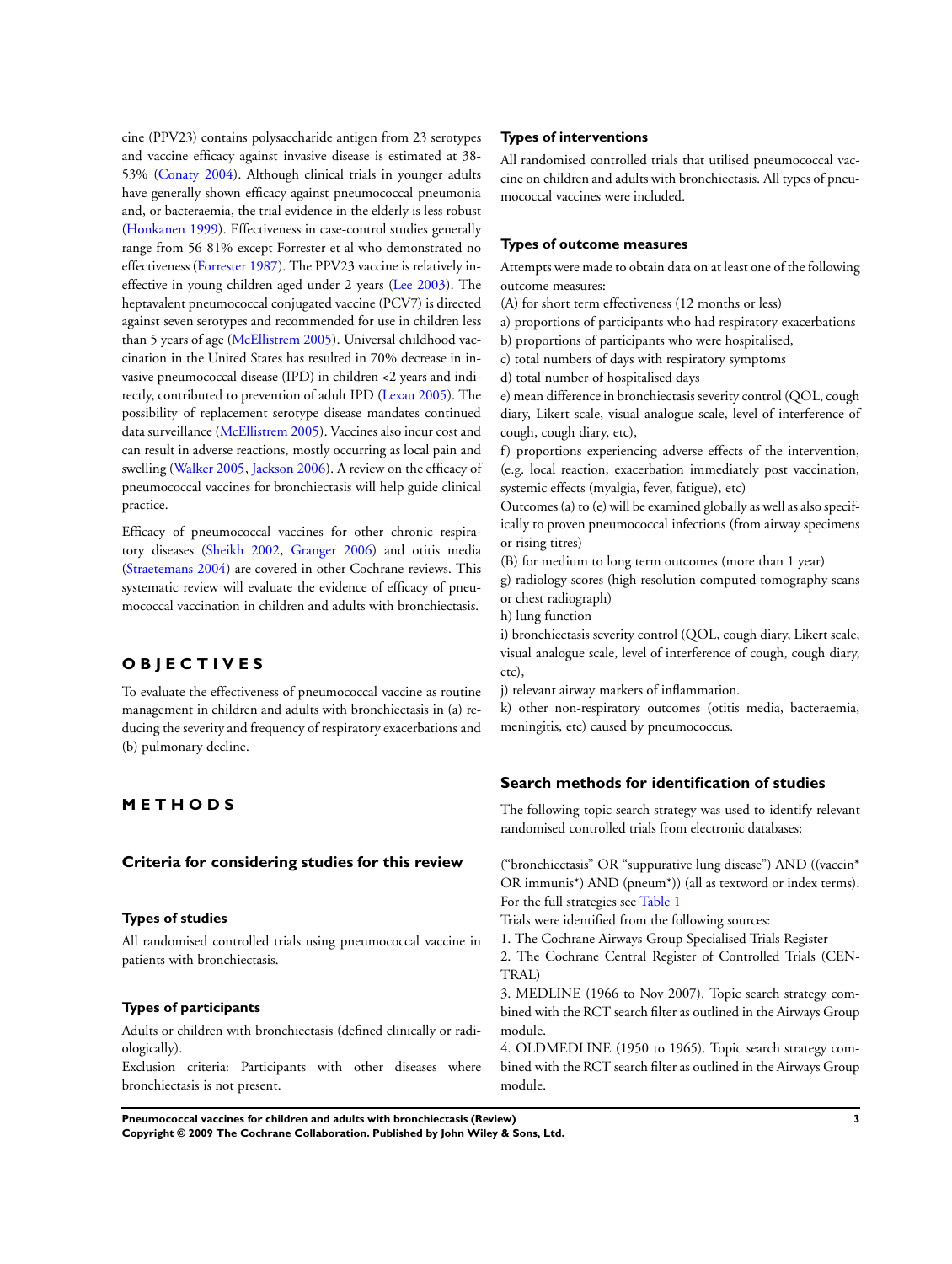5. EMBASE (1980 to Nov 2007).Topic search strategy combined with the RCT search filter as outlined in the Airways Group module.

6. The list of references in relevant publications.

7. Written communication with the authors of trials would have been included in the review if necessary.

7. Pharmaceutical companies that manufacture pneumococcal vaccines.

#### **Data collection and analysis**

Retrieval of studies: From the title, abstract, or descriptors, two reviewers (CC, AC) independently reviewed literature searches to identify potentially relevant trials for full review. Searches of bibliographies and texts were conducted to identify additional studies. From the full text using specific criteria, the same two reviewers independently selected trials for inclusion. Agreement would have been measured using kappa statistics. Disagreement would have been resolved by adjudication (RS and PM).

It was planned that trials that satisfied the inclusion criteria would have been reviewed and the following information recorded: study setting, year of study, source of funding, patient recruitment details (including number of eligible subjects), inclusion and exclusion criteria, other symptoms, randomisation and allocation concealment method, numbers of participants randomised, blinding (masking) of participants, care providers and outcome assessors, dose and type of intervention, duration of therapy, co-interventions, numbers of patients not followed up, reasons for withdrawals from study protocol (clinical, side-effects, refusal and other), details on side-effects of therapy, and whether intention-to-treat analyses were possible. Data would have been extracted on the outcomes described previously. Further information would have been requested from the authors when required.

Studies included in the review would have undergone quality assessment performed independently by 2 reviewers. Four components of quality would have been assessed:

1. Allocation concealment. Trials would have been scored as: Grade A: Adequate concealment, Grade B: Unclear, Grade C: Clearly inadequate concealment. (Grade A = high quality).

2. Blinding. Trials would have been scored as: Grade A: Participant and care provider and outcome assessor blinded, Grade B: Outcome assessor blinded, Grade C: Unclear, Grade D: No blinding of outcome assessor (Grade A, B = high quality).

3. Reporting of participants by allocated group. Trials would have been scored as: Grade A: The progress of all randomised children in each group described, Grade B: Unclear or no mention of withdrawals or dropouts, Grade C: The progress of all randomised children in each group clearly not described. (Grade A = high quality). 4. Follow-up. Trials would have been scored as: Grade A: Outcomes measured in >90% (where withdrawals due to complica-

tions and side-effects are categorised as treatment failures), Grade

B: Outcomes measured in 80-90%, Grade C: Unclear, Grade D: Outcomes measured in <80%. (Grade  $A = high$  quality).

While only the allocation concealment quality assessment would have been displayed in the meta-analysis figures, all assessments would have been included in the "Characteristics of included studies" table. Inter-reviewer reliability for the identification of high quality studies for each component would have been measured by the Kappa statistic.

**STATISTICS** 

It was planned that the results from studies that met the inclusion criteria and reported any of the outcomes of interest would have been included in the subsequent meta-analyses. The summary weighted odds ratio and 95% confidence interval (fixed effects model) would have been calculated (Cochrane statistical package, RevMan version 4.2). For cross-over studies, mean treatment differences would have been calculated from raw data, extracted or imputed and entered as fixed effects generic inverse variance (GIV) outcome, to provide summary weighted differences and 95% confidence intervals. Numbers needed to treat (NNT) would have been calculated from the pooled OR and its 95% CI applied to a specified baseline risk using an online calculator [\(Cates 2003](#page-7-0)). If studies reported outcomes using different measurement scales, the standardised mean difference would have been estimated. Any heterogeneity between the study results would have been described and tested to see if it reached statistical significance using a chisquared test. The 95% confidence interval estimated using a random effects model would have been included whenever there are concerns about statistical heterogeneity.

#### SUB-GROUP ANALYSIS:

The following a priori sub-group analyses was planned:

- 1. children (aged 18 years or less) and adults (>18 years)
- 2. types of pneumococcal vaccine
- 3. type of control group

4. participant type (bronchiectasis as primary disease vs bronchiectasis as co-existent disease)

5. severity of bronchiectasis (based on lung function)

Sensitivity analyses were also planned to assess the impact of the potentially important factors on the overall outcomes:

a) study quality;

b) variation in the inclusion criteria;

c) differences in the medications used in the intervention and comparison groups;

d) differences in outcome measures;

e) analysis using random effects model;

f) analysis by "treatment received"; and

g) analysis by "intention-to-treat".

## **R E S U L T S**

**Pneumococcal vaccines for children and adults with bronchiectasis (Review) 4**

**Copyright © 2009 The Cochrane Collaboration. Published by John Wiley & Sons, Ltd.**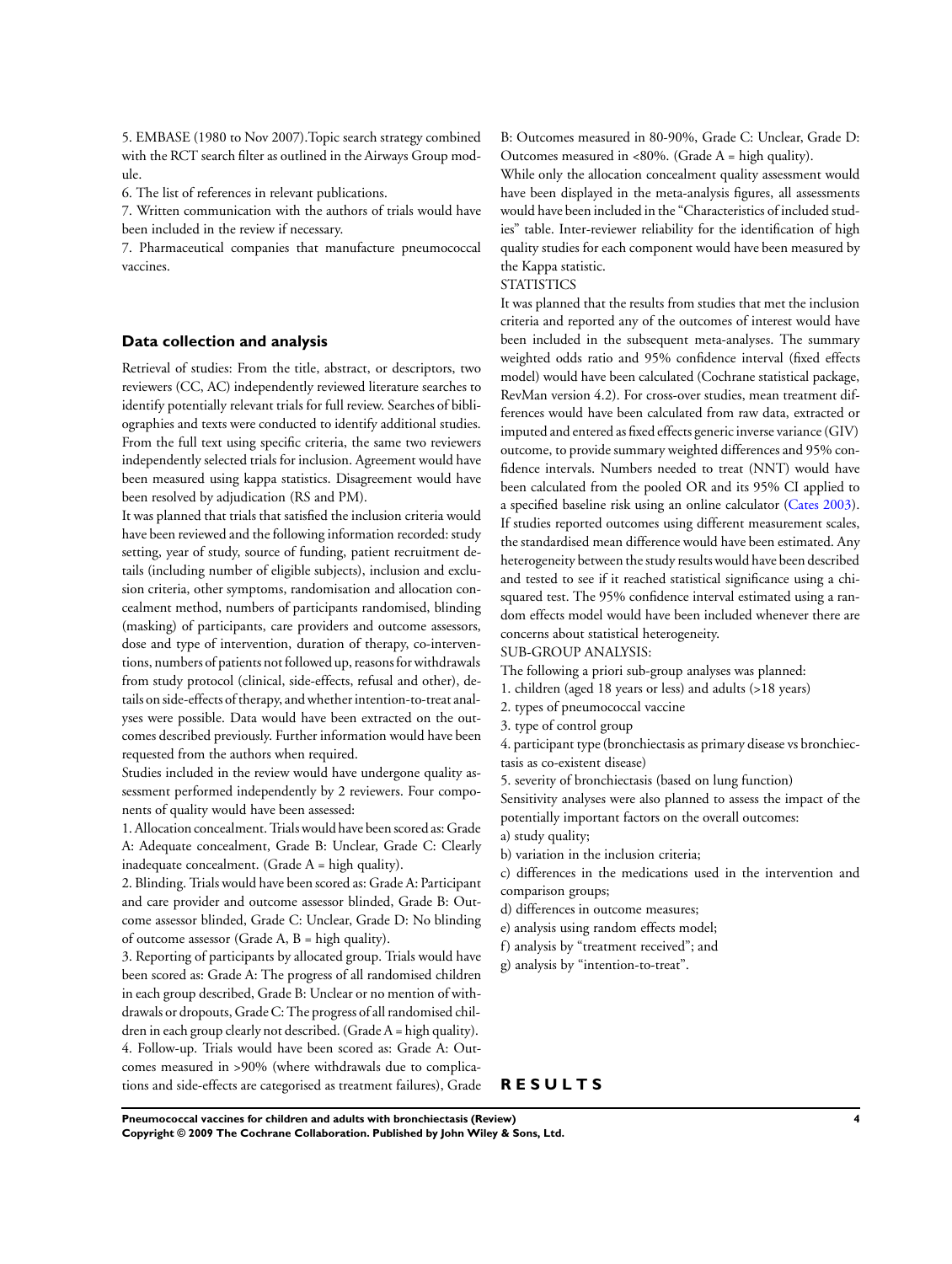#### **Description of studies**

#### See: [Characteristics of excluded studies.](#page-9-0)

The searches identified 3 potentially relevant publications but none fulfilled the study eligibility criteria (see Table of excluded studies).

#### **Risk of bias in included studies**

Not applicable as there were no eligible studies.

#### **Effects of interventions**

The Airways Group specialised register/search identified 44 potentially relevant titles. After assessing the abstracts, 3 publications were considered for inclusion into review including one non-English article (Russian). No additional studies were found in the review articles. No additional data were available from the two pharmaceutical companies contacted (Merck Sharp & Dohme and Wyeth in Australia). The only study in patients with bronchiectasis where a comparative group was used, was a non-randomised study in Russian ([Ryzhov 2005](#page-7-0)). In this study [\(Ryzhov 2005](#page-7-0)) in children with chronic lung disease (including bronchiectasis), 25 were vaccinated with PPV23, 13 with Haemophilus influenzae vaccine and 40 children were not vaccinated. The authors described that, a year after vaccination with PPV23, *S. pneumoniae* were isolated in monoculture in 3 out of 25 cases (88% elimination) ([Ryzhov](#page-7-0) [2005](#page-7-0)). An update search run in November 2007 did not identify any additional studies.

## **D I S C U S S I O N**

No randomised controlled trials comparing the effectiveness of pneumococcal vaccine as routine management in children and adults with bronchiectasis were identified.

In the target group examined in this Cochrane review, the one controlled study identified was not randomised [\(Ryzhov 2005](#page-7-0)); this study described efficacy with respect to microbiology of the sputum but clinical evaluation was not examined.

Large trials and meta-analysis have demonstrated that pneumococcal vaccination protects children and adults from invasive pneumococcal disease ([de Roux 2005](#page-7-0)), thus many recommendations exist for regular pneumococcal vaccination for those at risk (including patients with suppurative lung disease). This Cochrane review however illustrates the glaring lack of evidence to support or refute these recommendations in the target group of people with bronchiectasis. Whilst we cannot always "wait for perfect data", others have cautioned against "availability creep" with re-spect to the gap between policy and evidence ([Jefferson 2006](#page-7-0)).

Until RCTs are undertaken to examine the question, we cannot be confident whether routine pneumococcal vaccination in children and adults with bronchiectasis is beneficial. The feasibility of performing RCTs in this target group is in question. For now, as children and adults with bronchiectasis are at increased risk for pneumonia and pneumococcal disease and there is some evidence that pneumococcal vaccine can reduce pneumonia and invasive pneumococcal disease ([Lucero 2004\)](#page-7-0), it would be prudent that providers follow guidelines from the national bodies such as Advisory Committee on Immunization Practices (in USA) ([ACIP\)](#page-7-0) and NIPS (Australia) [\(NIPS\)](#page-7-0) regarding recommendations for pneumococcal vaccination of persons with bronchiectasis.

## **A U T H O R S ' C O N C L U S I O N S**

#### **Implications for practice**

There is a lack of evidence for or against, routine additional pneumococcal vaccination for children and adults with bronchiectasis specifically. Circumstantial data suggests that pneumococcal vaccination is beneficial. As children and adults with bronchiectasis are at increased risk for pneumonia and pneumococcal disease and there is evidence that pneumococcal vaccine can reduce pneumonia and invasive pneumococcal disease, it would be prudent that providers follow national guidelines regarding recommendations for pneumococcal vaccination of persons with bronchiectasis. Individual risk factors for adverse events should be taken into account.

#### **Implications for research**

Randomised controlled trials to establish the efficacy of pneumococcal vaccination in reducing severity and frequency of respiratory exacerbations and pulmonary decline

in people with bronchiectasis are needed. As vaccine response alters with age, age-based cohorts should include young children (less than 2 years), children, adults and older adults. Various vaccine types and microbiological surveillance for possible serotype replacement should also be examined in these RCTs. However the difficulty in performing a RCT in the target group is acknowledged.

## **A C K N O W L E D G E M E N T S**

We thank Toby Lasserson and Chris Cates from the Airways Group for their advice, supportive role and comments to the protocol and review. We are also grateful to Susan Hansen for performing the relevant searches and obtaining the articles. We also thank Dr. Vasiliy Vlassov for translation of the Russian article.

**Pneumococcal vaccines for children and adults with bronchiectasis (Review) 5 Copyright © 2009 The Cochrane Collaboration. Published by John Wiley & Sons, Ltd.**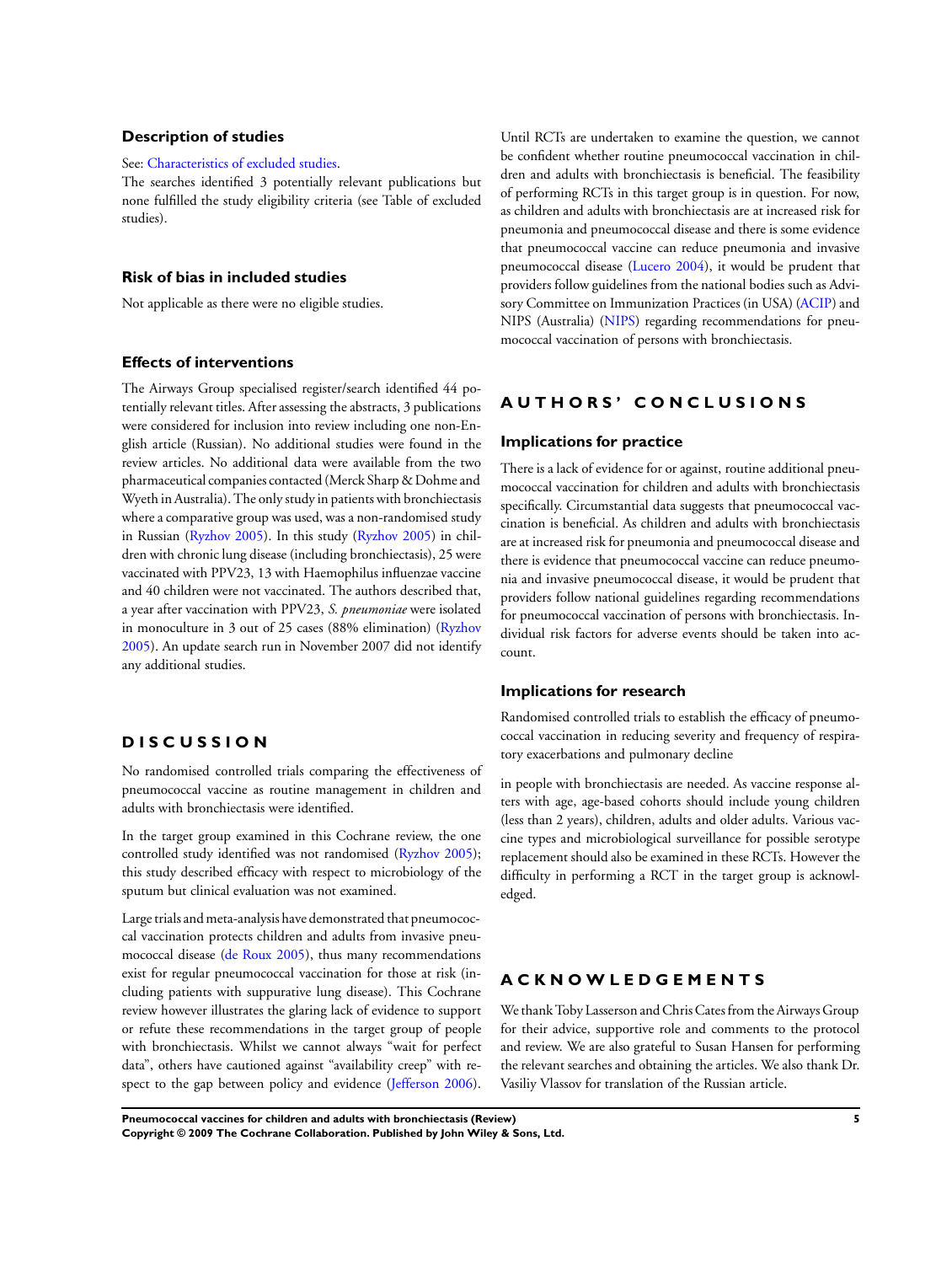#### **R E F E R E N C E S**

#### <span id="page-7-0"></span>**References to studies excluded from this review**

#### **Ryzhov 2005** *{published data only}*

Ryzhov AA, Katosova LK, Kostinov MP, Volkov IK, Magarshak OO. Evaluation of the influence of the bacterial vaccines Pneumo-23 and Act-HIB on the course of the chronic inflammatory process of the respiratory organs in children. *Zhurnal Mikrobiologii, Epidemiologii i Immunobiologii* 2005;**30**(3):84–7.

#### **van Kessel 2005** *{published data only}*

van Kessel DA, van Velzen-Blad H, van den Bosch JM, Rijkers GT. Impaired pneumococcal antibody response in bronchiectasis of unknown aetiology. *European Respiratory Journal* 2005;**25**(3):482–9.

#### **Vendrell 2005** *{published data only}*

Vendrell M, De Gracia J, Rodrigo MJ, Cruz MJ, Alvarez A, Garcia M, et al.Antibody production deficiency with normal IgG levels in bronchiectasis of unknown etiology. *Chest* 2005;**127**(1):197–204.

### **Additional references**

#### **ACIP**

ACIP. Advisory Committee on Immunization Practices. http://www.cdc.gov/nip/menus/vaccines.htm accessed Dec 2006.

#### **Callahan 2002**

Callahan CW, Redding GJ. Bronchiectasis in children: orphan disease or persistent problem?. *Pediatric pulmonology* 2002;**33**(6):492–496.

#### **Cates 2003**

Cates CJ, Jefferson TO, Bara AI, Rowe BH. Vaccines for preventing influenza in people with asthma (Cochrane Review). *Cochrane Database of Systematic Reviews* 2003, Issue 4. [Art. No.: CD000364. DOI: 10.1002/ 14651858.CD000364.pub2]

#### **Chang 1998**

Chang AB, Masel JP, Masters B. Post-infectious bronchiolitis obliterans: clinical, radiological and pulmonary function sequelae. *Pediatric Radiology* 1998;**28**(1):23–29.

#### **Chang 2002**

Chang AB, Grimwood K, Mulholland EK, Torzillo PJ. Bronchiectasis in Indigenous children in remote Australian communities. *Medical Journal of Australia* 2002;**177**(4): 200–4.

#### **Cole 1986**

Cole PJ. Inflammation: a two edged sword. The model of bronchiectasis. *European Journal Respiratory Disease* 1986; **147**(Suppl):6–15.

#### **Conaty 2004**

Conaty S, Watson L, Dinnes J, Waugh N. The effectiveness of pneumococcal polysaccharide vaccines in adults: a systematic review of observational studies and comparison with results from randomised controlled trials. *Vaccine* 2004;**22**(23-24):3214–24.

#### **de Roux 2005**

de Roux A, Lode H. Pneumococcal vaccination. *European Respiratory Journal* 2005;**26**(6):982–3.

#### **Devitt 1977**

Devitt L, Riley I, Hansman D. Human infection caused by penicillin-insensitive pneumococci. *Medical Journal of Australia* 1977;**1**(16):586–8.

#### **Edwards 2003**

Edwards EA, Asher MI, Byrnes CA. Paediatric bronchiectasis in the twenty-first century: experience of a tertiary children's hospital in New Zealand. *Journal of Paediatrics & Child Health* 2003;**39**(2):111–7.

#### **Forrester 1987**

Forrester HL, Jahnigen DW, LaForce FM. Inefficacy of pneumococcal vaccine in a high-risk population.. *American Journal of Medicine* 1987;**83**(3):425–30.

#### **Granger 2006**

Granger R, Walters J, Poole PJ, Lasserson TJ, Mangtani P, Cates CJ, et al.Injectable vaccines for preventing pneumococcal infection in patients with chronic obstructive pulmonary disease (Cochrane Review). *Cochrane Database of Systematic Reviews* 2006, Issue 4. [Art. No.: CD001390. DOI: 10.1002/14651858.CD001390.pub2]

#### **Gursel 2006**

Gursel G. Does coexistence with bronchiectasis influence intensive care unit outcome in patients with chronic obstructive pulmonary disease?. *Heart Lung* 2006;**35**(1): 58–65.

#### **Honkanen 1999**

Honkanen PO, Keistinen T, Miettinen L, Herva E, Sankilampi U, Laara E, et al.Incremental effectiveness of pneumococcal vaccine on simultaneously administered influenza vaccine in preventing pneumonia and pneumococcal pneumonia among persons aged 65 years or older. *Vaccine* 1999;**17**(20-21):2493–500.

#### **Jackson 2006**

Jackson LA, Nelson JC, Whitney CG, Neuzil KM, Benson P, Malais D, et al.Assessment of the safety of a third dose of pneumococcal polysaccharide vaccine in the Vaccine Safety Datalink population. *Vaccine* 2006;**24**(2):151–6.

#### **Jefferson 2006**

Jefferson T. Influenza vaccination: policy versus evidence. *BMJ* 2006;**333**(7574):912–5.

#### **Karadag 2005**

Karadag B, Karakoc F, Ersu R, Kut A, Bakac S, Dagli E. Non-cystic-fibrosis bronchiectasis in children: a persisting problem in developing countries. *Respiration* 2005;**72**(3): 233–8.

#### **Karakoc 2001**

Karakoc GB, Yilmaz M, Altintas DU, Kendirli SG. Bronchiectasis: still a problem. *Pediatric Pulmonology* 2001; **32**(2):175–8.

**Copyright © 2009 The Cochrane Collaboration. Published by John Wiley & Sons, Ltd.**

## **Pneumococcal vaccines for children and adults with bronchiectasis (Review) 6**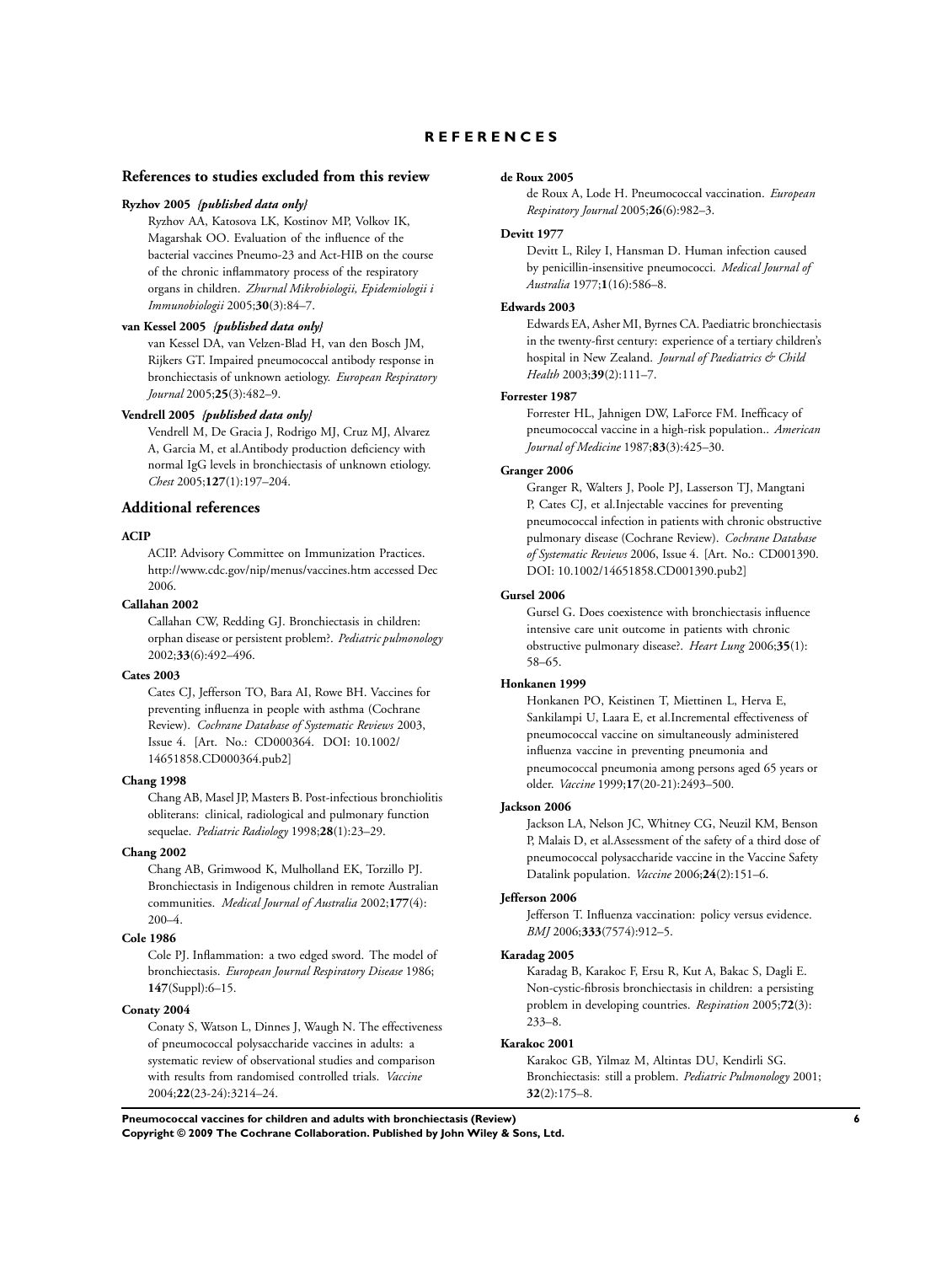#### **Kay 2005**

Kay E, Ng K, Salmon A, Del MC. Influenza vaccine for preventing acute otitis media in infants and children (Cochrane Protocol). *Cochrane Database of Systematic Reviews* 2005, Issue 3. [Art. No.: CD005438. DOI: 10.1002/14651858.CD005438]

#### **Keistinen 1997**

Keistinen T, Saynajakangas O, Tuuponen T, Kivela SL. Bronchiectasis: an orphan disease with a poorly-understood prognosis. *European Respiratory Journal* 1997;**10**(12): 2784–7.

#### **Lee 2003**

Lee CJ, Lee LH, Frasch CE. Protective immunity of pneumococcal glycoconjugates. *Critical Reviews in Microbiology* 2003;**29**(4):333–49.

#### **Lewis 2002**

Lewis MM, Mortelliti MP, Yeager H, Jr, Tsou E. Clinical bronchiectasis complicating pulmonary sarcoidosis: case series of seven patients. *Sarcoidosis, vasculitis, and diffuse lung diseases* 2002;**19**(2):154–9.

#### **Lexau 2005**

Lexau CA, Lynfield R, Danila R, Pilishvili T, Facklam R, Farley MM, et al.Changing epidemiology of invasive pneumococcal disease among older adults in the era of pediatric pneumococcal conjugate vaccine. *JAMA* 2005; **294**(16):2043–51.

#### **Lucero 2004**

Lucero MG, Dulalia VE, Parreno RN, Lim-Quianzon DM, Nohynek H, Makela H, et al.Pneumococcal conjugate vaccines for preventing vaccine-type invasive pneumococcal disease and pneumonia with consolidation on x-ray in children under two years of age (Cochrane Review). *Cochrane Database of Systematic Reviews* 2004, Issue 4. [Art. No.: CD004977. DOI: 10.1002/14651858.CD004977]

#### **Martinez-Garcia 2005**

Martinez-Garcia MA, Perpina-Tordera M, Roman-Sanchez P, Soler-Cataluna JJ. Quality-of-life determinants in patients with clinically stable bronchiectasis. *Chest* 2005;**128**(2): 739–45.

#### **McEllistrem 2005**

McEllistrem MC, Adams JM, Patel K, Mendelsohn AB, Kaplan SL, Bradley JS, et al.Acute otitis media due to penicillin-nonsusceptible Streptococcus pneumoniae before and after the introduction of the pneumococcal conjugate vaccine. *Clinical Infectious Diseases* 2005;**40**(12):1738–44.

#### **NIPS**

National Immunisation Program. http:// www.immunise.health.gov.au/internet/immunise/ publishing.nsf/Content/nips accessed Dec 2006.

#### **O'Brien 2000**

O'Brien C, Guest PJ, Hill SL, Stockley RA. Physiological and radiological characterisation of patients diagnosed with chronic obstructive pulmonary disease in primary care. *Thorax* 2000;**55**(8):635–42.

#### **Patel 2004**

Patel IS, Vlahos I, Wilkinson TM, Lloyd-Owen SJ, Donaldson GC, Wilks M, et al.Bronchiectasis, exacerbation indices, and inflammation in chronic obstructive pulmonary disease. *American Journal of Respiratory & Critical Care Medicine* 2004;**170**(4):400–7.

#### **Sheikh 2002**

Sheikh A, Alves B, Dhami S. Pneumococcal vaccine for asthma (Cochrane Review). *Cochrane Database of Systematic Reviews* 2002, Issue 1. [Art. No.: CD002165. DOI: 10.1002/14651858.CD002165]

#### **Singleton 2000**

Singleton RJ, Morris A, Redding G, Poll J, Holck P, Martinez P, et al.Bronchiectasis in Alaska Native children: causes and clinical courses. *Pediatric Pulmonology* 2000;**29**  $(3):182-7.$ 

#### **Straetemans 2004**

Straetemans M, Sanders EAM, Veenhoven RH, Schilder AGM, Damoiseaux RAMJ, Zielhuis GA. Pneumococcal vaccines for preventing otitis media (Cochrane Review). *Cochrane Database of Systematic Reviews* 2004, Issue 1. [Art. No.: CD001480. DOI: 10.1002/ 14651858.CD001480.pub2. Art. No.: CD001480. DOI: 10.1002/14651858.CD001480.pub2]

#### **Twiss 2006**

Twiss J, Stewart AW, Byrnes CA. Longitudinal pulmonary function of childhood bronchiectasis and comparison with cystic fibrosis. *Thorax* 2006;**61**(5):414–8.

#### **Walker 2005**

Walker FJ, Singleton RJ, Bulkow LR, Strikas RA, Butler JC. Reactions after 3 or more doses of pneumococcal polysaccharide vaccine in adults in Alaska. *Clinical Infectious Diseases* 2005;**40**(12):1730–5.

∗ *Indicates the major publication for the study*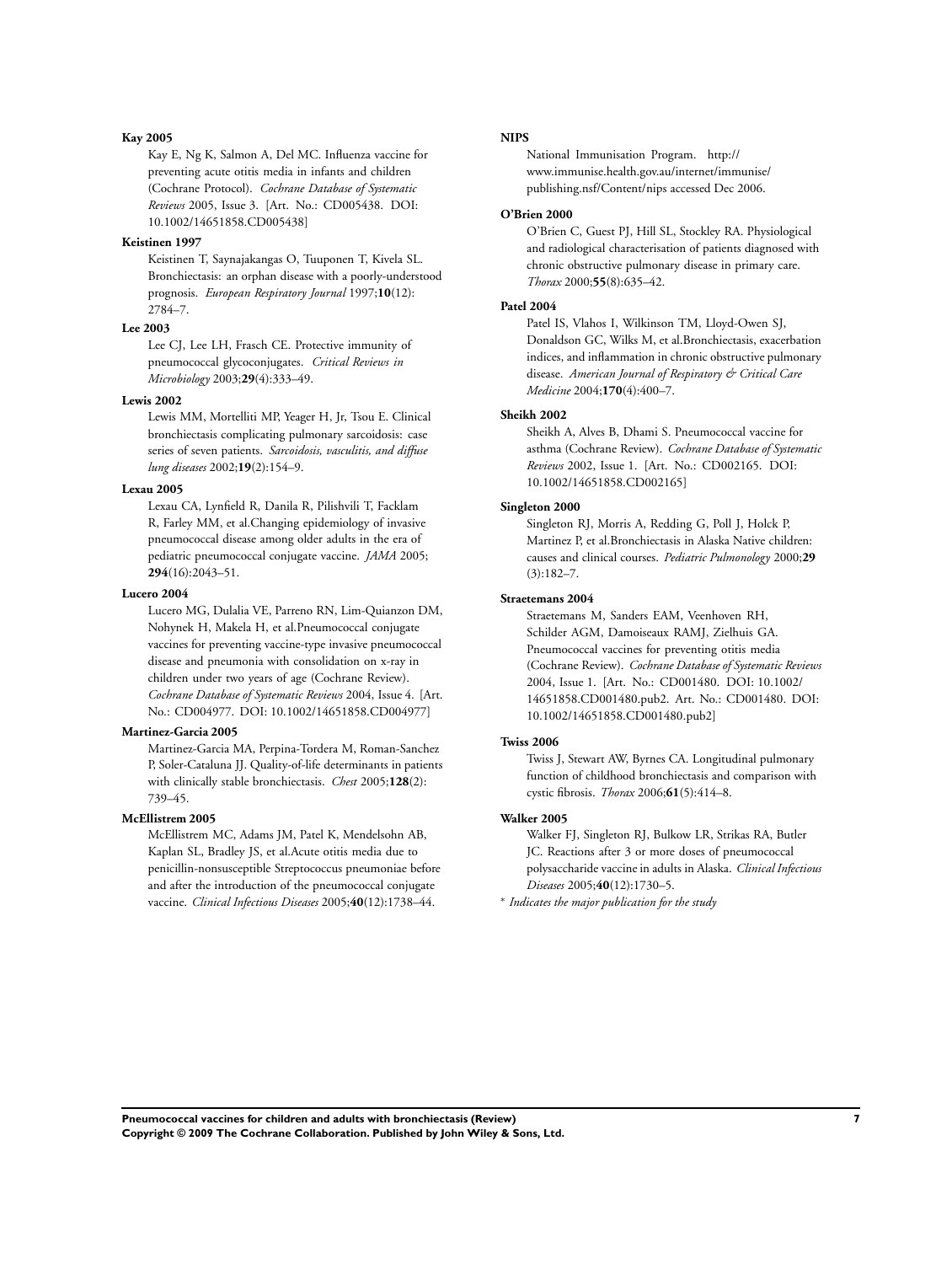## <span id="page-9-0"></span>**CHARACTERISTICS OF STUDIES**

## **Characteristics of excluded studies** *[ordered by study ID]*

| Study           | Reason for exclusion                                                                                                                                                                                                              |
|-----------------|-----------------------------------------------------------------------------------------------------------------------------------------------------------------------------------------------------------------------------------|
| Ryzhov 2005     | Non RCT. This study in Russian was a comparative study in 40 controls (unvaccinated) and 25 children with<br>chronic lung disease (including bronchiectasis) using Pneumovax 23. Hib vaccination was examined in another<br>group |
| van Kessel 2005 | Non RCT. Study examined antibody response to polysaccharide pneumococcal vaccine in 26 patients with<br>bronchiectasis of unknown aetiology                                                                                       |
| Vendrell 2005   | Non RCT. Study examined antibody response to a pneumococcal unconjugate vaccine and an Haemophilus<br>influenzae type b conjugate vaccine in all consecutive adult patients with bronchiectasis of unknown etiology               |

**Pneumococcal vaccines for children and adults with bronchiectasis (Review) 8 Copyright © 2009 The Cochrane Collaboration. Published by John Wiley & Sons, Ltd.**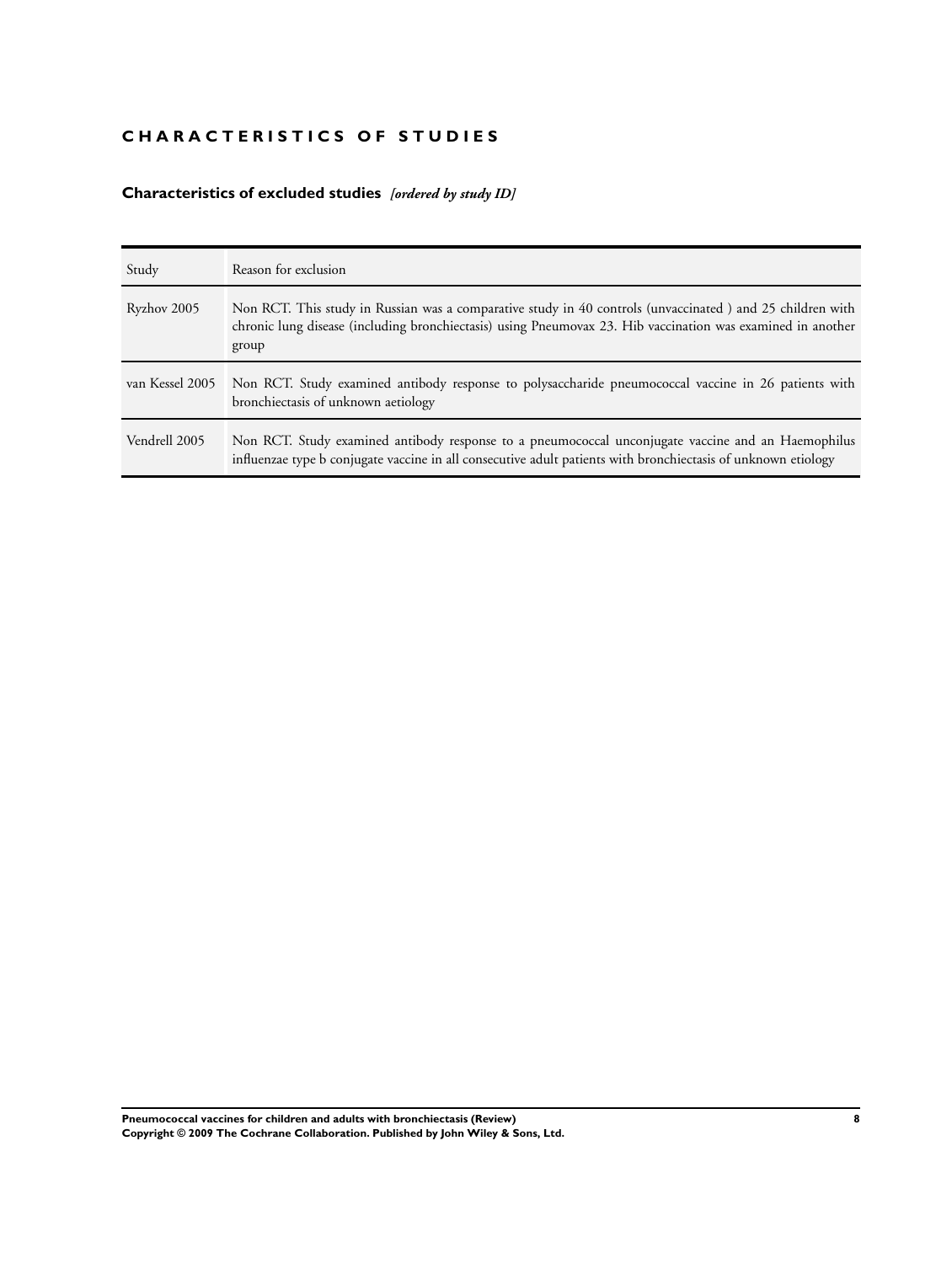## <span id="page-10-0"></span>**D A T A A N D A N A L Y S E S**

This review has no analyses.

## **A D D I T I O N A L T A B L E S**

**Table 1. Search Strategies**

| Database                                                                            | Search keywords                                                                                                                                                                                                                                                                                                                                                                                                                                                                                                                                                                 |
|-------------------------------------------------------------------------------------|---------------------------------------------------------------------------------------------------------------------------------------------------------------------------------------------------------------------------------------------------------------------------------------------------------------------------------------------------------------------------------------------------------------------------------------------------------------------------------------------------------------------------------------------------------------------------------|
| AIRWAYS REGISTER                                                                    | ("bronchiectasis" OR "suppurative lung disease") AND ((vaccin*<br>OR immunis*) AND (pneum*))<br>(all as textword or index terms)                                                                                                                                                                                                                                                                                                                                                                                                                                                |
| <b>CENTRAL</b>                                                                      | #1 MeSH descriptor Bronchiectasis explode all trees<br>#2 bronchiect*<br>#3 suppurativ* near lung*<br>#4 MeSH descriptor Ciliary Motility Disorders explode all trees<br>#5 ciliary near dyskinesia<br>#6 kartagener*<br>#7 (#1 OR #2 OR #3 OR #4 OR #5 OR #6)<br>#8 MeSH descriptor Pneumococcal Infections explode all trees<br>#9 pneum*<br>#10 MeSH descriptor Immunization explode all trees<br>#11 MeSH descriptor Vaccines explode all trees<br>#12 immuni*<br>#13 vaccinat*<br>#14 (#8 OR #9)<br>#15 (#10 OR #11 OR #12 OR #13)<br>#16 (#14 AND #15)<br>#17(#16 AND #7) |
| MEDLINE (1966 to present) and OLDMEDLINE (1950 to 65)<br>(Combined with RCT filter) | 1. exp Bronchiectasis/<br>2. bronchiect\$.mp.<br>3. (bronch\$ adj5 dilat\$).mp.<br>4. (suppurativ\$ adj5 lung\$).mp.<br>5. (ciliary adj3 dyskinesia).mp.<br>6. kartagener\$.mp.<br>$7. or / 1-6$<br>8. exp Pneumococcal Infections/<br>9. pneum\$.mp.<br>10. exp Immunization/<br>11. exp Vaccines/<br>12. vaccinat\$.mp.<br>13. immuni\$.mp.<br>14. (or/8-9) and (or/10-13)<br>15. (pneumoc\$ adj5 vaccin\$).mp.<br>16. (pneumoc\$ adj5 immuni\$).mp.<br>17. pneumococcal vaccines/<br>18. or/14-17<br>19.18 and 7                                                             |

**Pneumococcal vaccines for children and adults with bronchiectasis (Review) 9**

**Copyright © 2009 The Cochrane Collaboration. Published by John Wiley & Sons, Ltd.**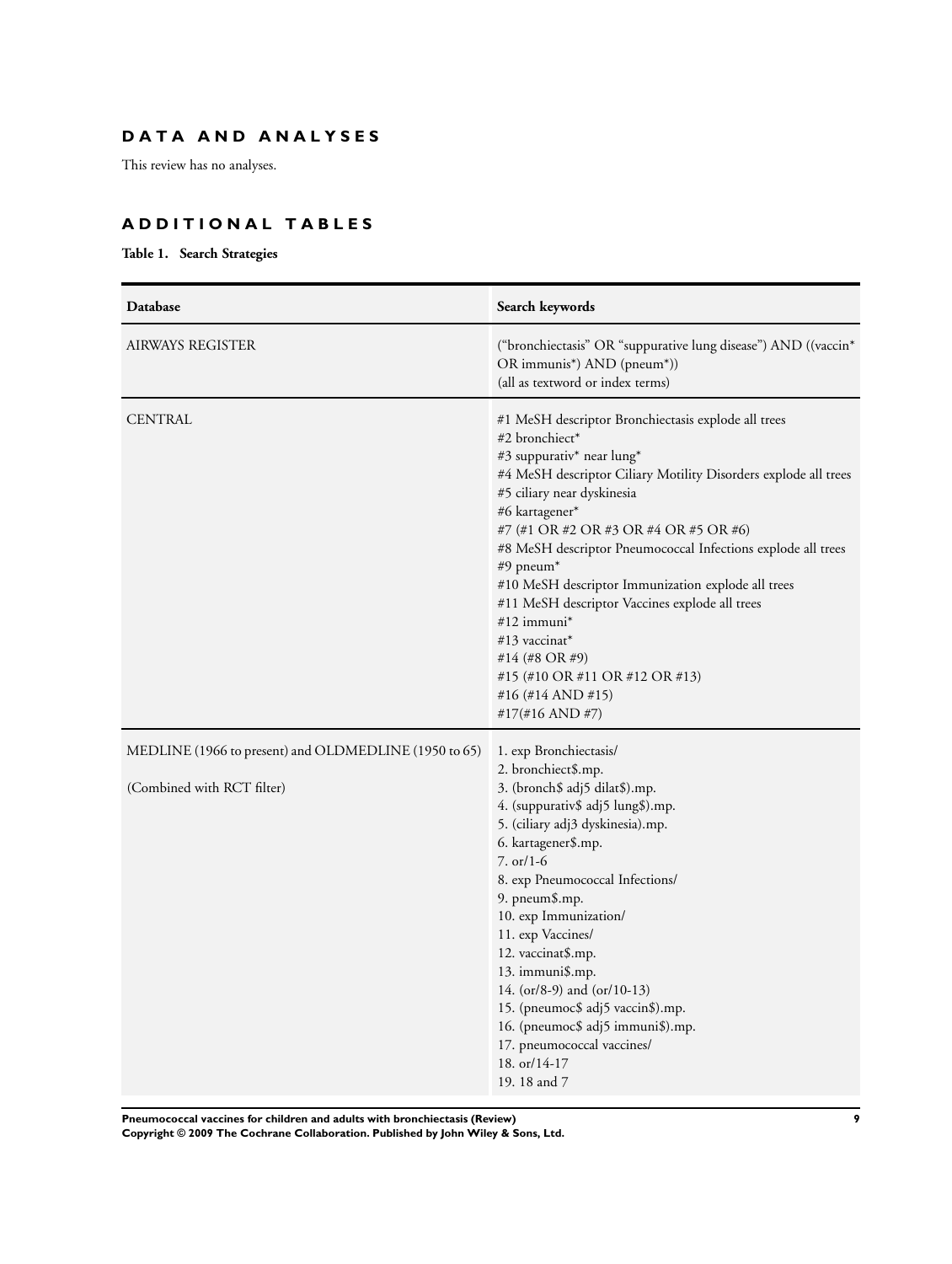| EMBASE (1980 to 2006 Week 41) | 1. exp Bronchiectasis/<br>2. bronchiect\$.mp. |  |
|-------------------------------|-----------------------------------------------|--|
| (Combined with RCT filter)    | 3. (bronch\$ adj5 dilat\$).mp.                |  |
|                               | 4. (suppurativ\$ adj5 lung\$).mp.             |  |
|                               | 5. (ciliary adj3 dyskinesia).mp.              |  |
|                               | 6. kartagener\$.mp.                           |  |
|                               | 7. or/1-6                                     |  |
|                               | 8. exp Pneumococcal Infections/               |  |
|                               | 9. pneum\$.mp.                                |  |
|                               |                                               |  |
|                               | 10. exp Immunization/                         |  |
|                               | 11. exp Vaccines/                             |  |
|                               | 12. vaccinat\$.mp.                            |  |
|                               | 13. immuni\$.mp.                              |  |
|                               | 14. (or/8-9) and (or/10-13)                   |  |
|                               | 15. (pneumoc\$ adj5 vaccin\$).mp.             |  |
|                               | 16. (pneumoc\$ adj5 immuni\$).mp.             |  |
|                               | 17. pneumococcal vaccines/                    |  |
|                               | 18. or/14-17                                  |  |
|                               | 19.18 and 7                                   |  |

## **W H A T ' S N E W**

Last assessed as up-to-date: 19 November 2007.

| Date | Event | <b>Description</b>                                    |
|------|-------|-------------------------------------------------------|
|      |       | 16 April 2008 Amended Converted to new review format. |

## **H I S T O R Y**

Protocol first published: Issue 1, 2007

Review first published: Issue 2, 2007

| Date | Event                                                                                     | <b>Description</b> |
|------|-------------------------------------------------------------------------------------------|--------------------|
|      | 10 December 2006 New citation required and conclusions have changed Substantive amendment |                    |

**Pneumococcal vaccines for children and adults with bronchiectasis (Review) 10 Copyright © 2009 The Cochrane Collaboration. Published by John Wiley & Sons, Ltd.**